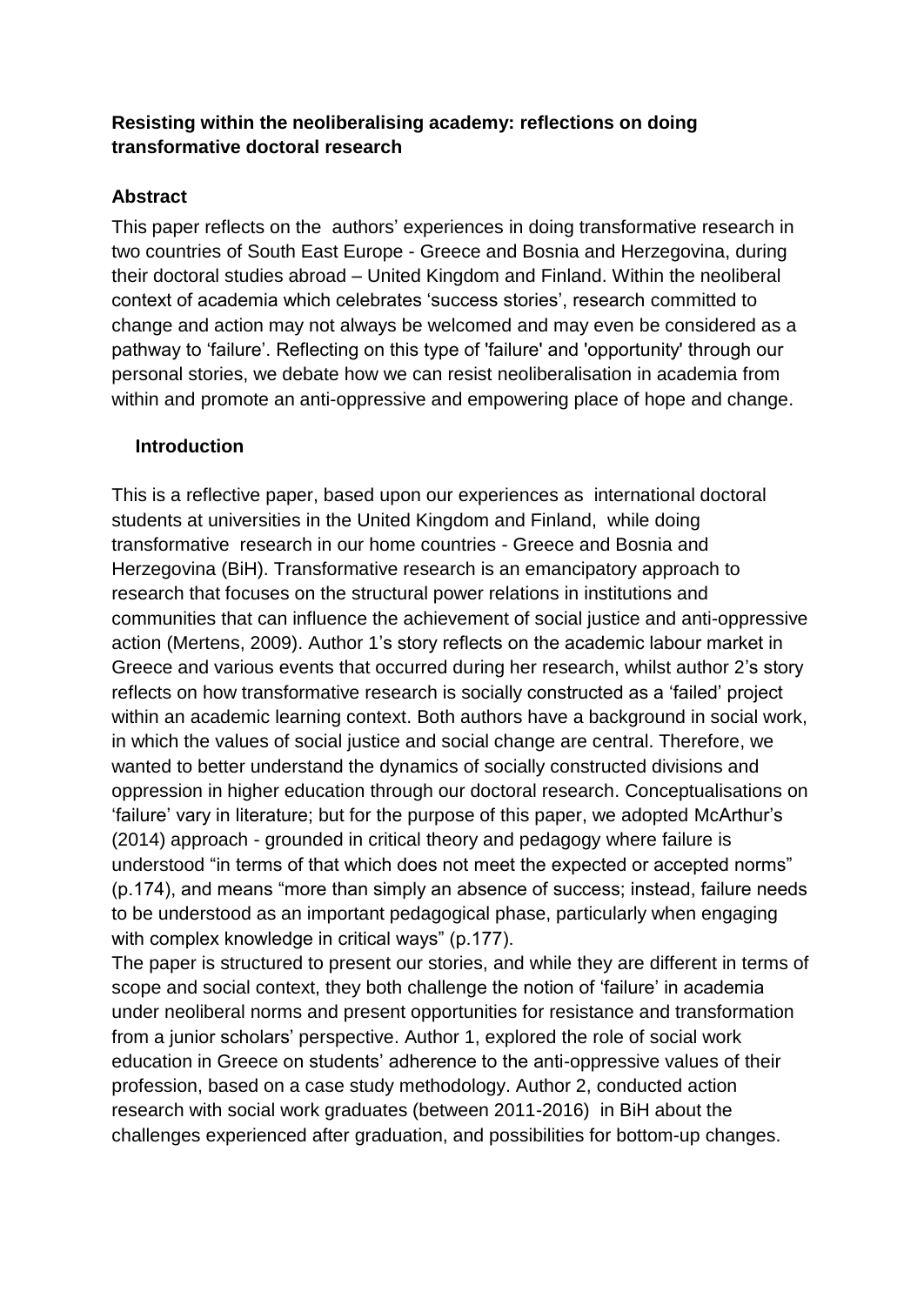The neoliberal context of academia has been discussed by various disciplines including geography (i.e. Dowling, 2008; Klocker, 2012; Turner& Peters, 2014; Mountz et al., 2015) as well as social work (i.e. Garrett, 2010; Wilson and Campbell, 2013; Preston & Aslett, 2014; Morley, 2016) but these discussions are mostly based on the UK and US context. Therefore, this paper seeks to broaden the discussion by adding the social work perspective from countries that less discussion is represented.

# *Sofia's' story*

-

My PhD research (2010-2015) explored social work education and anti-oppressive practice in Greece, at a time of national socio-economic crisis and great austerity. My research interests into social work education and anti-oppressive action were influenced by my personal experience of the crisis and the rise of inequalities in Greece as well as my teaching and working experiences as a contract academic staff member. Influenced by critical social theory perspectives for social work practice and education (i.e. Dominelli, 1994; Ferguson & Lavalette, 2006; Cocker & Hafford -Letchfield, 2014) I wanted to understand the content and context of social work education, in which the (anti-) oppressive positions of professionals-in-themaking are constructed. More specifically, the discussions with students in and outside of the classroom about oppression, the informal chats with colleagues, our (educators' and students') experiences of resisting neoliberal welfare and educational policies, and the experience of teaching a more clinical and technical ('how to') curriculum, made me wonder about the impact of social work education on students' critical consciousness and anti-oppressive action.

During my PhD, I was working in academia as a contract adjunct lecturer. The neoliberal agenda for low cost education, well before the crisis in Greece,<sup>1</sup> resulted in Universities having few permanent academics, and many contract staff members in precarious conditions. The divisions between permanent and contract academics have been discussed in higher education, social work and geography literature (Giroux, 2010; Turner& Peters, 2014; Preston & Aslett, 2014), and I experienced first-hand the exploitation of having temporary contracts (one-semester) with limited national insurance, being significantly underpaid or receiving delayed payments (once every three or even six months). In order to survive financially, along with my full time contract with the University I had to undertake another part time job as well as undertaking my PhD on a part time basis.

Significant challenges occurred during data collection, in March 2013, when the socalled Athena Plan<sup>2</sup> (law 4115/13) included the unexpected abolition of the Social Work Department, in which I was employed as well as conducting my PhD research. This announcement created a local crisis. It was a time when students, colleagues and me were upset about what had happened and also worried about the

 $1$  Greece ranked near the bottom of the EU countries for the proportion of GDP invested in higher education over time (*The Guardian*, 20/06/2013).

 $^{2}$  The Athena Plan introduced closing down or merging of numerous Departments across Higher Education Institutions in Greece by the Ministry.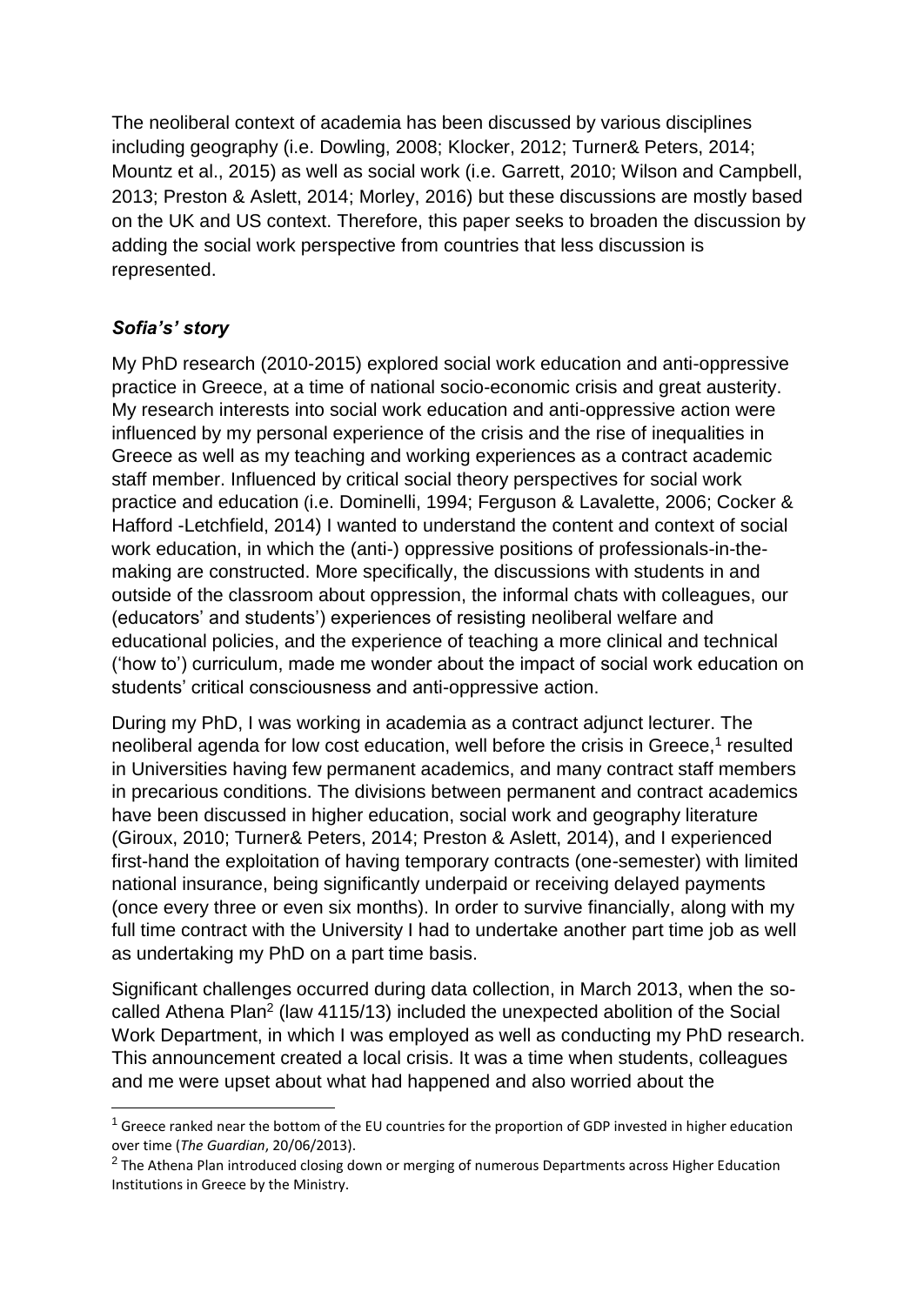implications for studies/work. These circumstances were unforeseen and intense emotions were expressed such as fear, anxiety and disappointment. An initiative by students and academics along with professionals organised a number of actions to challenge the Ministry's decision. The University premises were occupied for several weeks along with numerous demonstrations and protests by students and academics across the country, who demanded the Plan be withdrawn (Dedotsi, Young & Broadhurst, 2016; Dedotsi & Young, 2019). Despite our struggle against the neoliberal Athena Plan, our students eventually were 'violently attacked by thugs who allegedly attempted to suppress the protest' (loakimidis, Cruz Santos & Martinez - Herrero, 2014, p. 295; Teloni, 2013). The Department was nevertheless abolished at that time<sup>3</sup> and our 'failure' to challenge and withdraw the Ministry's decision, hit both us and our students hard. Neoliberal academia seemed as strong as ever and every resistance was felt to be in vain.

At a personal and more practical level, not only did I have to seek for a new job but also there were a number of implications in my research. I had to speed up the research process in order to not lose my data and the process of hearing, analysing and presenting my informants' stories was something that I found personally challenging and painful given the circumstances. Most importantly, I had to be reflexive and critical, acknowledging my subjectivity involving not only dual roles (researcher – educator and researcher – colleague) but also shared experiences with my informants and the power and contextual differentials within (Klocker, 2012), as a continuous deliberate effort.

Towards the end of my PhD, further political dilemmas occurred. The research findings revealed the unjust and oppressive context (policies, reforms, labour conditions) and content (technical and not critical curriculum) of social work education, within which the (anti-) oppressive positions of students are constructed<sup>4</sup>, and I was fearful in case they could be used to oversimplify and justify retrospectively the abolition of the Department and/or blame students and colleagues for their practice. In addition, I faced the dilemma of whether I should present specific data as they could be used to prosecute students in subsequent legal proceedings for their occupations of the academic premises. These were intense challenges and dilemmas and there were no straightforward solutions. Discussion with my supervisor about the potential harm to the research informants was crucial in deciding which findings I would use and how I would write them up in my thesis and subsequent publications. This reflexive, critical and open account of what I was doing, how and why, was welcomed by the thesis assessors who applauded the academic legitimacy of my work.

However, the findings of my research have not been always welcomed. In some academic conferences, the findings of my research have been questioned as 'not legitimate' or 'dangerous' reflecting social work education in Greece, whilst in the peer-review process there has been one reviewer who kept asking new major

-

<sup>&</sup>lt;sup>3</sup> Following a number of reforms in higher education across Greece, this Department of Social Work was reopened in September 2017.

<sup>&</sup>lt;sup>4</sup> For an analysis of the findings of this research please see Dedotsi, Young & Broadhurst (2016) and Dedotsi & Young (2019).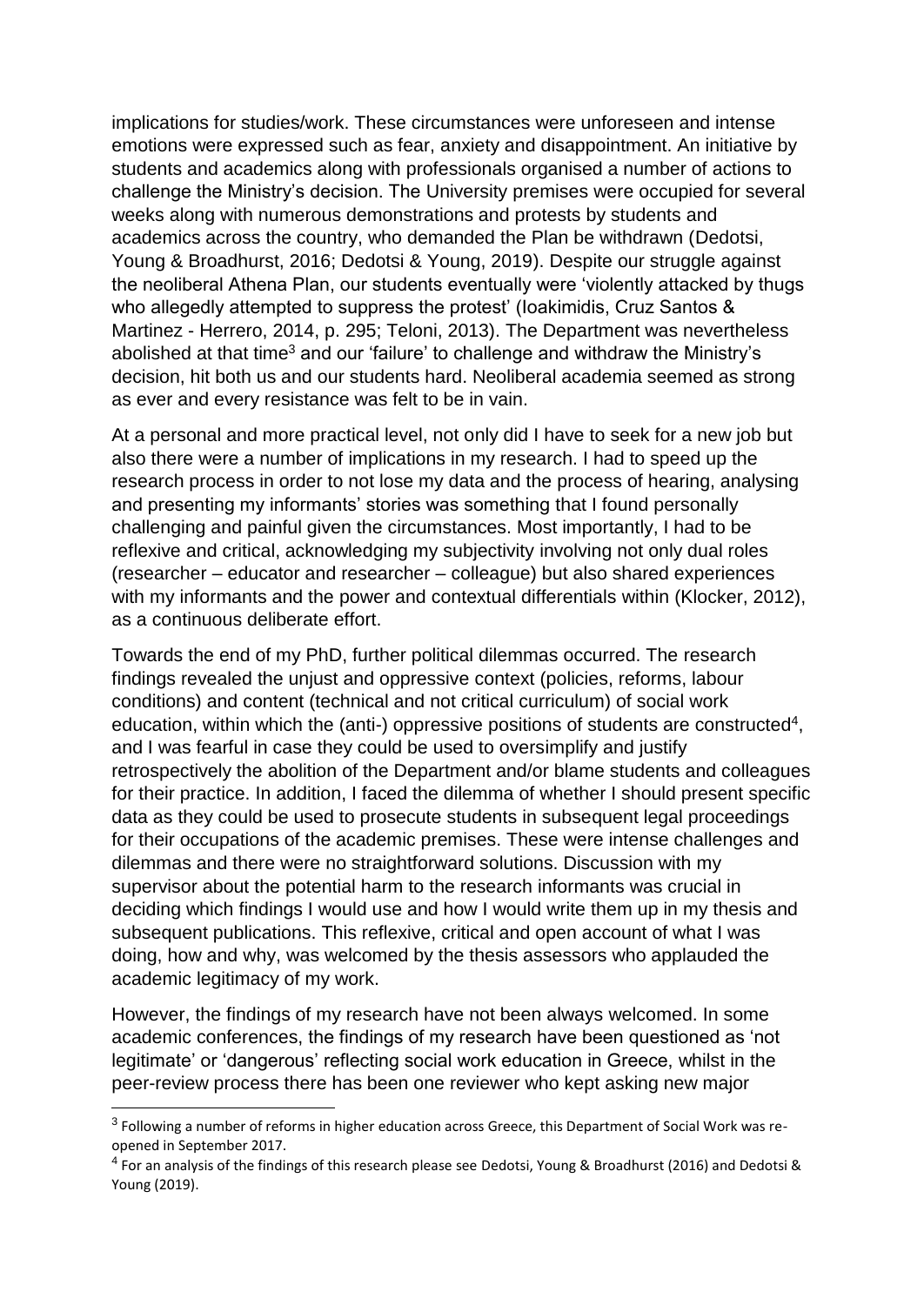revisions in a paper of mine, openly disagreeing with some of the content as well as questioning the evidence and credibility of my research, despite the fact that other reviewers and journal editors were supportive. Of course, this is a small example, but highlights wider concerns of how transformative research can be blocked from a number of stakeholders, constructing the researcher and the research findings as the sources of the problem (Noffke, 2009; Humphrey, 2012; Klocker, 2012).

Considering the above, I admit that I have wondered several times whether resistance and transformative research within neoliberal academia, is a lost cause or not. Through harsh circumstances, I discovered that resistance to neoliberalism and being involved in social action is not easy - oppressive institutions/policies do not change overnight. However, this notion of 'failure' – to achieve change - can serve as a useful tool of neoliberal academia to isolate, alienate and consequently, weaken any potential resistance (Wilson & Campbell, 2013; Preston & Aslett, 2014). I found hope in the solidarity among people and communities through the years of crisis in Greece as well as in the power of resistance as a common struggle with colleagues and students and not as an isolated individual fight. I found inspiration in the insights of Paulo Freire and more specifically in the concept of critical consciousness: "learning to perceive social, political, and economic contradictions and to take action against the oppressive elements of reality" (Freire, 1970, p. 35). I realised the opportunity to resist and transform neoliberal academia into a place of hope and empowerment through multiple ways. I have taken an activist pedagogy approach in my teaching by prioritizing anti-oppressive content and considering the classroom as a site of social transformation (Morley, 2008). Together with my students we try to resist the 'depoliticisation' of learning (Giroux, 2010) via engaging into a dialogical process of deconstructing the oppressive institutions, contexts and self, revealing how neoliberal agendas for education and welfare can oppress and how transformative policies can empower people. In addition, the aftermath of our struggle against Athena plan, made us (students and colleagues) more involved with wider social movements for denouncing policy cuts, austerity and violation of human rights. Nevertheless, the most important impact of resisting the 'failure' agenda of silence in neoliberal academia, is the reminder that we are not neutral, neither experts, nor innocent subjects. This awareness has helped me to be open and critical about my power and subjectivity, as well as learning from the voices and reality of my students and the people I work with.

#### *Gorana's story*

I am at the final stage of writing my doctoral thesis about the challenges after graduation experienced by social workers in BiH, and possibilities for bottom-up change.

In BiH the development of university social work programs started in 2000, following the post-war and post-socialist transitions of former Yugoslavia (Hessle & Zaviršek, 2005). Demands for neoliberal transformation, shortage of social workers with a university degree, international actors' involvement in social work education as well as the ubiquity of ethnic divisions within the country, created a favourable context for establishing more social work schools (Hessle & Zaviršek, 2005; Miković & Habul,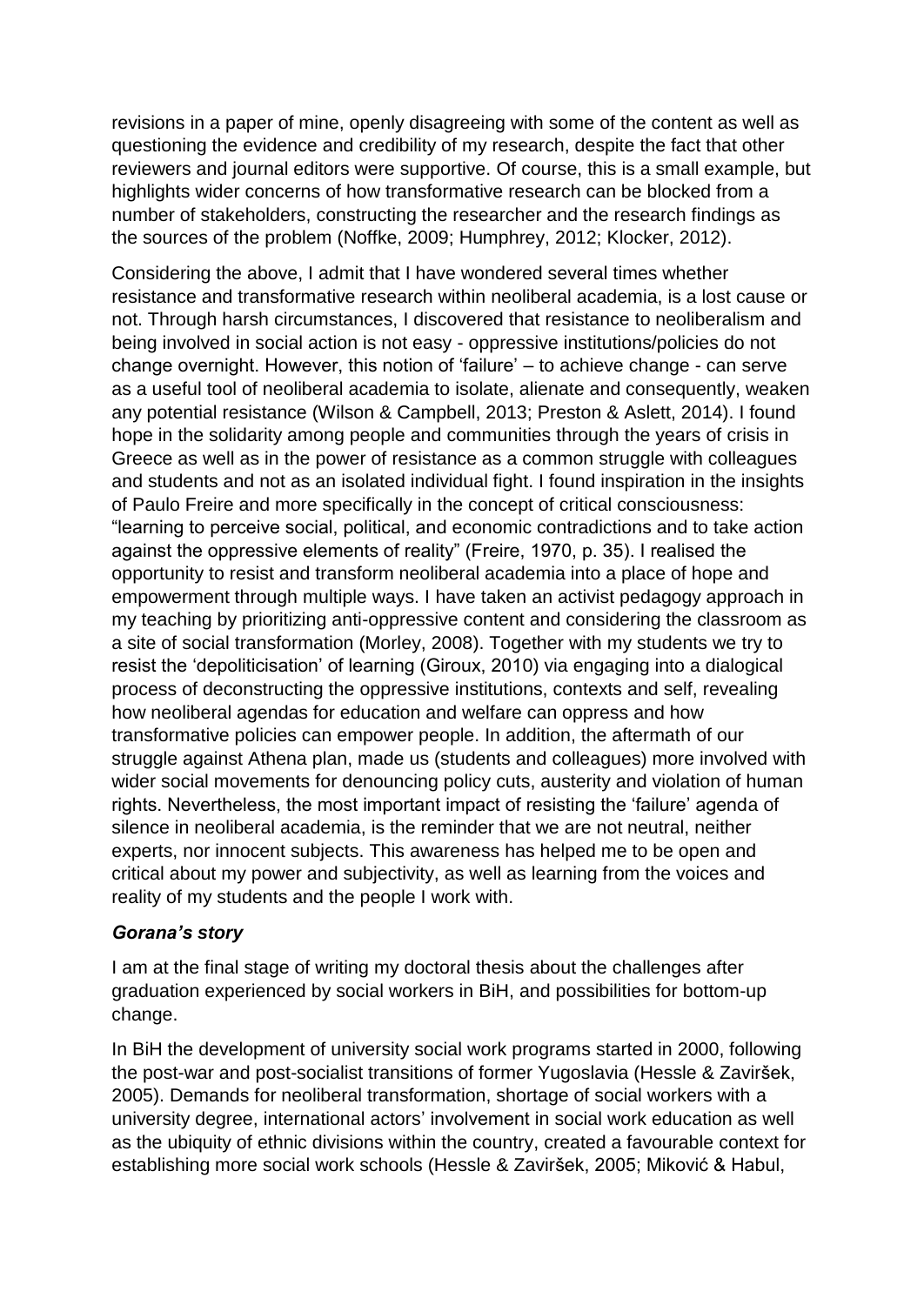2007; Bašić, 2013; Maglajlić & Selimović, 2014). Yet, despite the more opportunities to study social work in BiH today, far too little attention has been paid to the challenges upon graduation, especially using transformative study approaches.

I have experienced various challenges while conducting action research (AR) in BiH - a complex context of colonial history and present, recent political (ethnic) conflict, and neoliberal reforms<sup>5</sup>. However, my focus in this paper is to reflect on the very challenge of doing AR as a doctoral student in social work, and the discouragement and reservations I experienced in interaction with the international social work scholars regarding my choice of doing AR dissertation.

In recounting my experience as a doctoral student who decided to immerse herself within a non-linear and actively engaged research project, I embrace Klocker's (2012) words of encouragement for action-oriented doctoral students. In her view, the researcher's own awareness when recounting individual experiences of doing AR plays important role in challenging or feeding "discouraging discourses" and "despondent literature" about coexistence between AR approaches and PhDs. Therefore, it is important to document both – challenges experienced by actionoriented researchers *and* positive accounts where forecasted warnings, battles and obstacles did not occur (Klocker, 2012).

In my case, submission of the AR proposal and securing the doctoral research funding were successful. In addition, my supervisor was already experienced in conducting and supervising AR dissertations. I considered myself privileged, whereas other postgraduate students face struggles regarding action research "because action research is not mainstream research in universities, [and] it is often necessary to defend it as a legitimate form of research" (Herr &Anderson, 2015, p.6).

Although doctoral education in social work in Finland has a strong and long-lasting research-background (Forsberg, Kuronen & Ritala-Koskinen, 2019), AR was not mainstream research at my home university. During the first two years of my doctoral studies, I met one PhD student in social work at my university who was part of a broader AR project. In addition, there were no university courses and training about AR to attend in English. In the four years of my doctoral studies, I had the opportunity to participate in only one course that promotes activist scholarship – *Grassroots: Theorizing Activism by Abo Academy*. The point I want to emphasise is that there were no institutional obstacles to do AR but at the same time, institutional conditions to thrive with an AR dissertation were missing - an organized AR

-

<sup>5</sup> The endless post-conflict and post-socialist "transition" (Štiks & Horvat, 2012) brought to most of its citizens "general impoverishment, de-industrialization, mass unemployment and living under a postdemocratic governance of divisive and corrupt elites" (Riding, 2018, p.16). In Jansen's (2014) view, for already two decades the ruling caste managed to successfully delegitimize and demobilise any political unrest concerning non-identitarian inequalities and demands for redistribution. Instead, issues of unemployment, poverty and the privatisation process are ignored or postponed, while identitarian/statehood questions are used as justification for status quo. Jansen (2014, p.90) termed this as "Meantime", which is reproduced by "endless loop of depoliticization". Yet, recent years witnessed forms of resistance centered to social justice in BiH (Jansen, 2014). My personal lived experience in such contexts played a significant role in my research interests and position.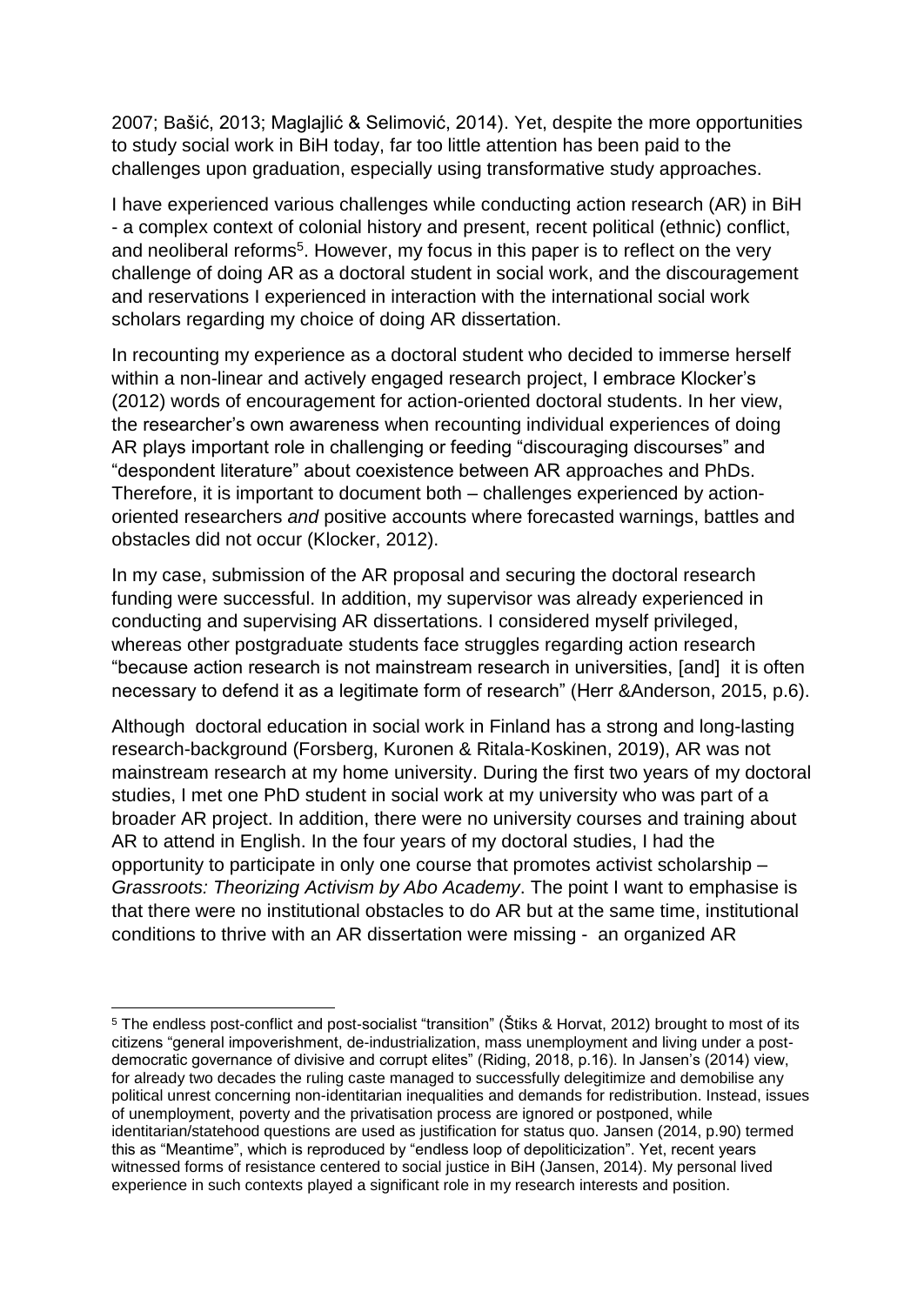community inside academia and courses addressing action researchers' needs were absent.

Since the earliest stages of my PhD, I took every opportunity to present my research in front of various academic audiences (doctoral seminars/courses and international conferences); however, I realised that I had to explain, justify or sometimes even defend my use of an AR approach. Encounters in these academic spaces evoked a range of reactions, including feelings of confusion, frustration, isolation, anger and discouragement as well as enthusiasm, excitement and appreciation for "*doing hard and important work*" as some scholars said in their feedback.

The advice 'not to do AR' at the doctoral level was given as a 'friendly advice' as well as open reservations. Such advice has mostly come from non-action researchers, but some were made by researchers under the umbrella of AR approaches too. Commonly cited concerns suggested the separation of political action and activism from research, but mostly considered the risk of 'failing' to complete my PhD within the expected time frame and risking my dissertation completion with a report of 'failed' action. These suggestions clearly illustrate the notion of failure as something "which does not meet the expected or accepted norms" (McArthur, 2014, p.174). I understand that some of these concerns were raised in my best interest to have a 'successful start' of an academic career. However, I argue that such career-centered views, risk-avoiding and/or fear of failure-driven advice, can actually diminish critical pedagogy in doctoral education.

I found it contradictory that some scholars whilst they expressed their appreciation for my enthusiasm, passion and engagement with AR even acknowledged its potential at a post-doctoral level, they nonetheless dismissed AR as too risky and potentially set to fail. One social work scholar openly said: "*your supervisor is wrong about doing action research*." Another said that I already have "*a nice, elegant piece of ethnographic research*", and gave me a "*reason for not doing"* AR. In this scholar's view it was too risky (to do AR) without knowing if I would successfully bring the change, which would not look good in my dissertation assessment. However, failure as Klocker (2015, p.18) points out "is a realistic prospect" for academics engaged in action research. Similarly, Herr & Anderson (2015) pointed out that there are no guarantees of successful change; an action researcher can only commit to change efforts.

Consideration of re-designing my study's methodology away from AR may seemed "enough" to obtain the doctoral degree, but leaving out the action-orientation felt like giving up on the opportunity of actively engaging in thinking about what is to be done about existing situation, and try to do something about it (Flyvbjerg, 2001).

Herr & Anderson's (2015) book 'The Action Research Dissertation' was very helpful in dealing with the received comments. According to them "the final write-up of the AR dissertation does not automatically mean that there will be a "successful" change effort to document with a happy ending – although it might. Rather, our goal as researchers is the *documentation* of working to understand and initiate change in the contexts being studied, including how the change process was obstructed or not seen as viable despite persistent efforts. These *"failed"* attempts are important to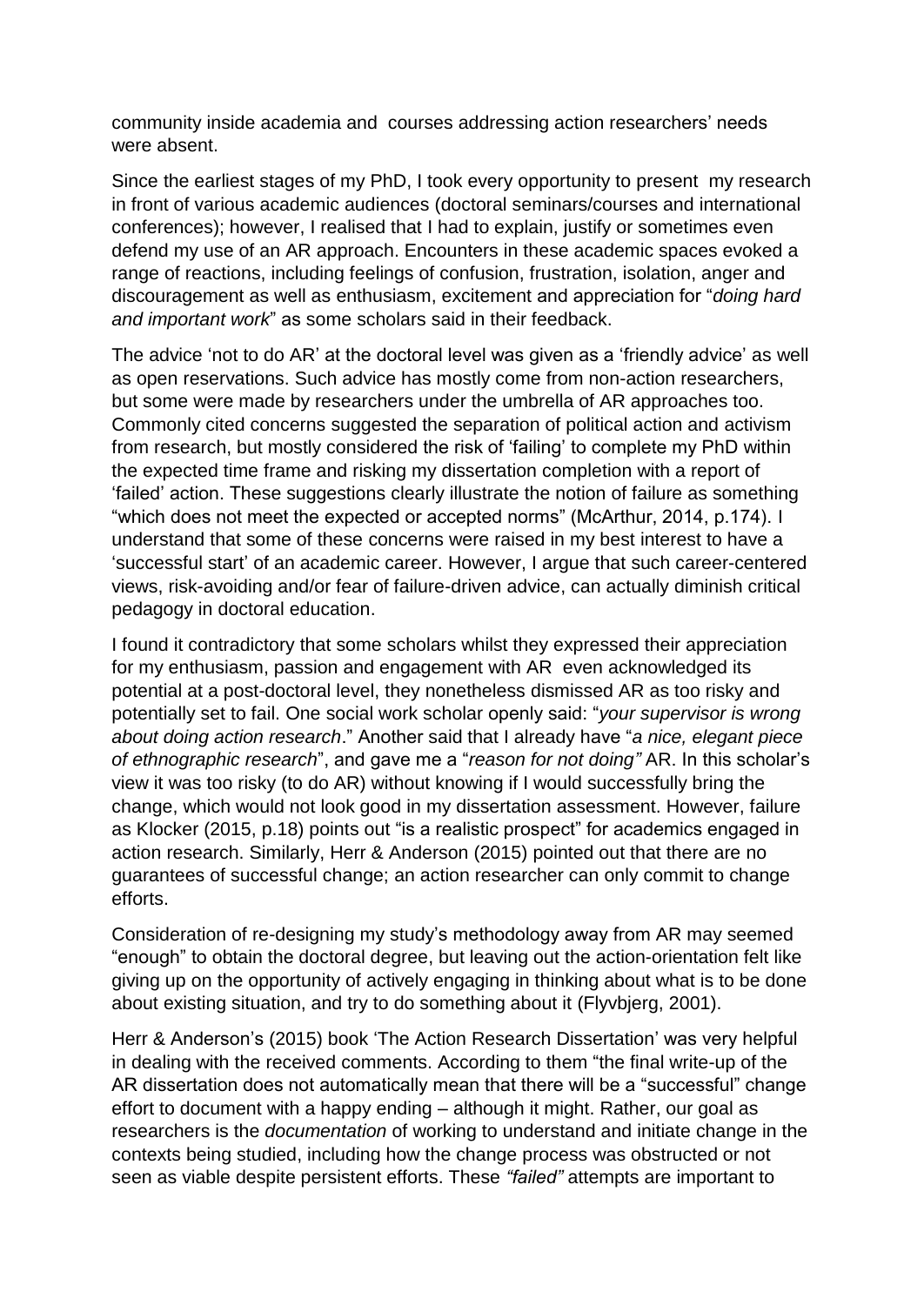document in terms of increasing our understanding of the complexity of the change process" (Herr & Anderson, 2015, pp. 161-162). Undertaking change-oriented research is an open-ended endeavour without any guarantees that it will result in the envisioned change. It is important that we, as members of academia, evidence with our research the struggles and strategies we employ in challenging and altering structures and conditions under neoliberalisation. In this way, failure can provide a means to *resist* the dominant neoliberal ideology that pervades the higher education system and demands "success" at all costs (Halberstam, 2011).

The concerns about doing AR dissertation came from experienced scholars who knew the rules of the academic 'game'. The troubling part is that today's academia is dominated by the neoliberal ideology and schemes present in limiting conditions, such as time pressure and limited funding to produce scientific research (Greenwood, 2012; Mountz et al., 2015; Boden et al., 2017). Therefore, the raised concerns could be understood in Bourdieu's "feel for the game" governed by neoliberalism considerations (Garrett, 2010, p. 351), as well as from the "phronetic social science" perspective, acceptance of agenda "what works" over "what's right" that better connects social research and social action in promoting positive change (Schram, 2016, p.1).

Without counterbalancing the "what works" agenda with "change research" (Schram, 2016), then perhaps, higher education institutions risk limiting their capacity in becoming "spaces for the nourishment of knowledge-driven social change" (Boden et al., 2017, p.10) despite the constant production of new scientific knowledge. For me, doing AR dissertation was a transformative experience (McArthur, 2014), and I see it as a celebration of committed to change effort, revealing both the challenges and opportunities for resistance to current neoliberal flow within academia. As Potts & Brown (2005, p. 261) point out, knowledge is political; it can be means of oppression or resistance in anti-oppressive researcher's understanding, and as such "research processes can also become acts of resistance". The dissertation assessment for me is now approaching and with it, learning process continues, while considerations of failure and success are only temporal (McArthur, 2014).

Klocker (2012, p. 150) captured the discouraging discourse in the literature that "pits participation action research and PhDs against each other, creating a sense that only the bravest students would dare to mash the two". What motivated me to share my story was not to "encourage" more students to pursue AR for their PhD, because it is not a matter of individual courage; instead, it's about demanding institutional changes from our universities, struggling together in challenging neoliberal conditions next to positivist paradigms and seeking possibilities for pursuing transformative research too. Eventually, more postgraduate students might embrace AR approach in their dissertations.

#### **Conclusions**

Our stories of transformative research within the neoliberalising academy, are neither of 'success', nor of 'failure. Instead, they are stories of resistance; examples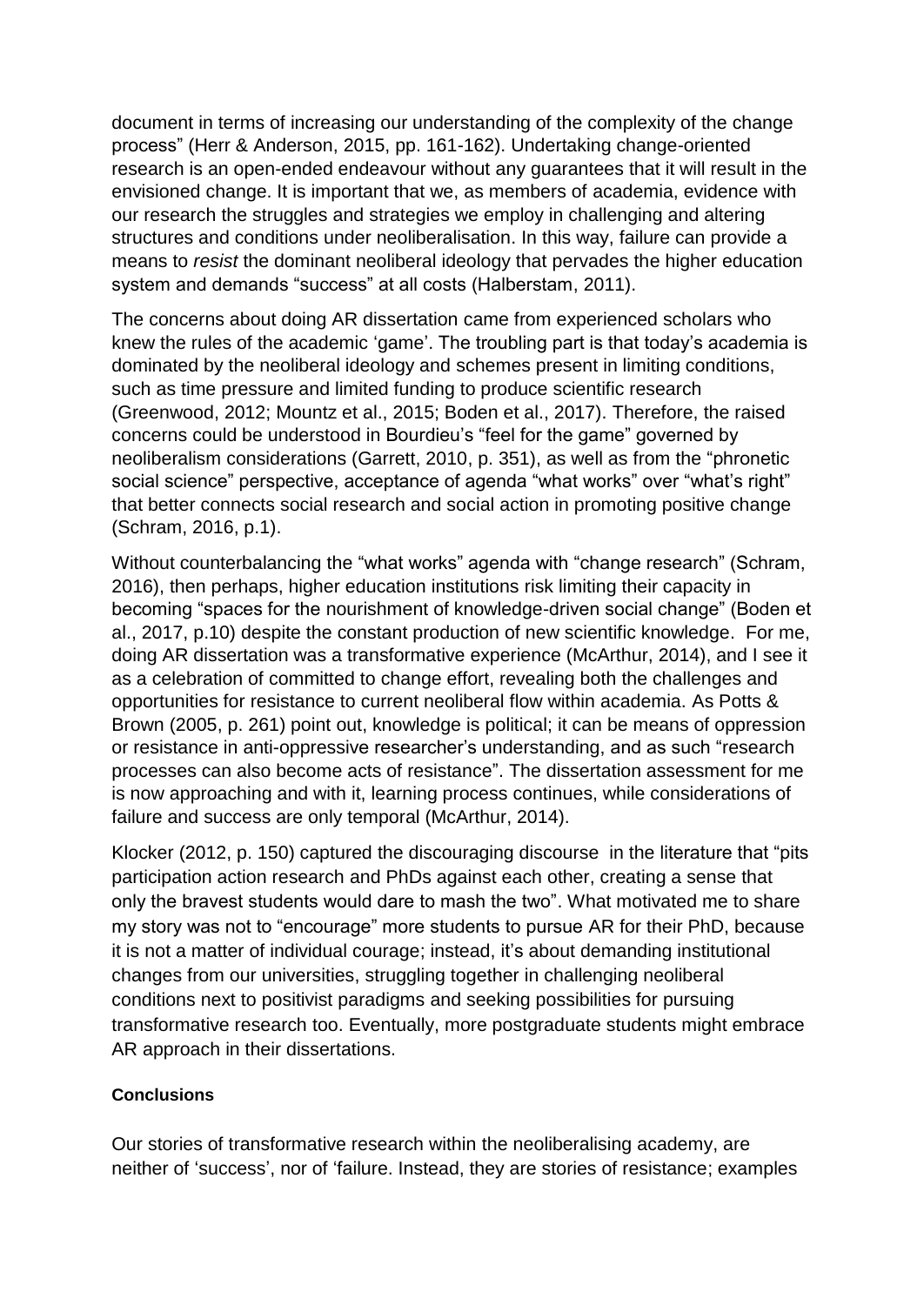of the many academics out there struggling for a more just academia and society, and evidence of the commitment to phronetic inquiry (Flyvbjerg, 2001). In times that academia reproduces oppressive power relations, our concluding thoughts are inspired by Bowles & Gintis (1976) who conceptualised education as the laboratory of rebellion. We argue that such revolutionary change in academia lies in opportunities to do transformative research and action, and documenting and joining the wider voices and struggles against neoliberalism across the globe. It is this vision of academia that we want to share in this reflective paper, and invite the readers to undertake an activist stance to social research by not just pursuing the generation of scientific knowledge but also with the desire to interrupt the status quo (Herr & Anderson, 2015). Under this conceptualisation, the expected or accepted neoliberal norms (McArthur, 2014) will be seen as a failed project itself compared to a more empowering narrative to transform academia into an anti-oppressive place of hope and change.

## **References**

Bašić, S. (2013). Izazovi društvenog razvoja i profesija socijalnog rada u postkonfliktnom i tranzicijskom društvu: iskustva Bosni i Hercegovini. *Ljetopis socijalnog rada, 20* (1), 113-138.

Bowles, S. & Gintis, H. (1976). *Schooling in Capitalist America*. New York: Basic books.

Brown, L. & Strega, S. (2005). *Research as resistance: Critical, Indigenous and Antioppressive approaches*. Toronto: Canadian Scholars' Press.

Cocker, C. & Hafford-Letchfield, T. (2014). *Re-thinking Anti-Discriminatory and Anti-Oppressive Theories for Social Work Practice*. Basingstoke: Palgrave Macmillan.

Dedotsi, S., Young, A., & Broadhurst, K. (2016). Social work education in a time of national crisis in Greece: educating the workforce to combat inequalities. *European Journal of Social Work*, 19 (3-4), 368-384,

<https://doi.org/10.1080/13691457.2016.1155542> .

Dedotsi, S. & Young, A. (2019). Educating against all odds: The context and content of social work education in times of national crisis in Greece. *International Journal of Social Work*, 62 (2), 849-863,<https://doi.org/10.1177/0020872818755858> .Dominelli, L. (1994). Anti-Racist Models of Social Work Education in L. Dominelli, N. Patel, & W. Thomas-Bernard (Eds.), *Anti-Racist Social Work Education*. Sheffield: Sociological Studies.

Dowling, R. (2008). Geographies of identity: labouring in the 'neoliberal' university. *Progress in Human Geography,* (32), 812–820.

Ferguson, I. & Lavalette, M. (2006). Globalization and global justice: towards a social work of resistance, *International Social Work*, 49(3), 309-318.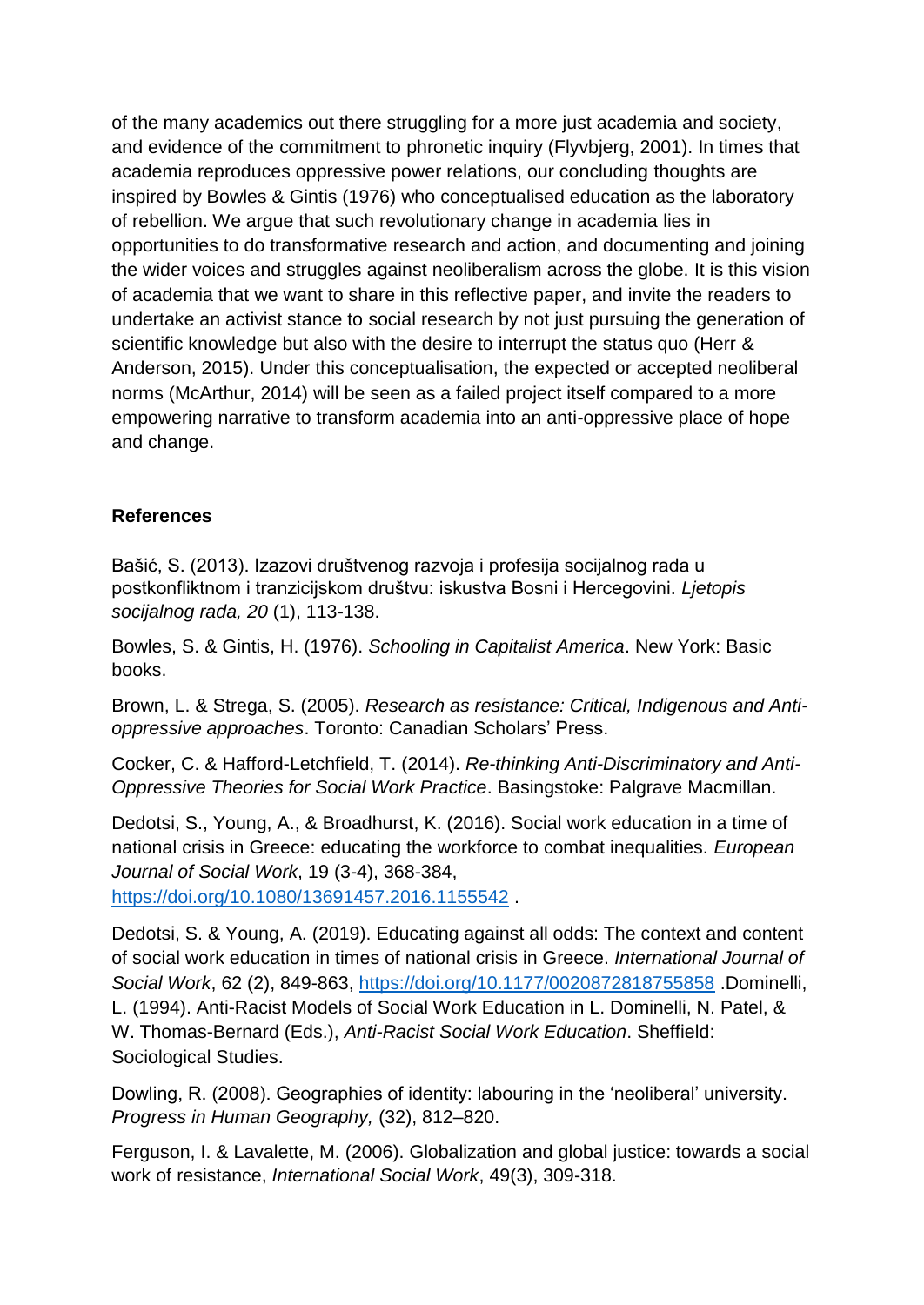Flyvbjerg, B. (2001). *Making social science matter: why social science inquiry fails and how it can succeed again.* Cambridge: Cambridge University Press.

Forsberg, H., Kuronen, M. & Ritala-Koskinen, A. (2019). The Academic Identity and Boundaries of the Discipline of Social Work: Reflections of Social Work Professors on the Recruitment and Research of Doctoral Students in Finland. *The British Journal of Social Work*, 49 (6), 1509–1525,<https://doi.org/10.1093/bjsw/bcz069>

Freire P. (1970). *Pedagogy of the Oppressed*. New York: Continuum.

Garrett, P. M. (2010) Examining the 'Conservative Revolution': Neoliberalism and Social Work Education, *Social Work Education*, 29 (4), 340-355.

Giroux, H. A. (2010). Bare pedagogy and the scourge of neoliberalism: Rethinking higher education as a democratic public sphere. *The Educational Forum*, 74, 184– 196,<https://doi.org/10.1080/00131725.2010.483897> .

Greenwood, D. J. (2012). Doing and learning action research in the neo-liberal world of contemporary higher education. *Action Research*, 10 (2), 115-132. <https://doi.org/10.1177/1476750312443573>

Halberstam, J. (2011). *The Queer Art of Failure.* Durham and London: Duke University Press.

Herr, K. & Anderson, G. L. (2015). *The Action Research Dissertation*. Sage Publication.

Hessle, S. & Zaviršek, D. (2005). *Sustainable Development in Social Work - The Case of Regional Network in the Balkans*. Stockholm University, Department of Social Work.

Humphrey, C. (2012). Dilemmas in doing insider research in professional education. *Qualitative Social Work*, 12(5), 572-589,<https://doi.org/10.1177/1473325012446006>

Ioakimidis,V, Cruz Santos, C and Martinez - Herrero, I. (2014). Reconceptualizing Social Work in times of crisis: An examination of the cases of Greece, Spain and Portugal. *International Social Work*, 57(4), 285-300, <https://doi.org/10.1177/0020872814524967> .

Jansen, S. (2014). Re-booting politics? or, towards a <Ctrl-Alt-Del> for the Dayton Meantime In: Arsenijević D. (ed) *Unbribable Bosnia and Herzegovina: The fight for the commons.* Baden Baden / Zagreb: Nomos. 89-96.

Klocker, N. (2012). Doing Participatory Action Research and Doing a PhD: Words of Encouragement for Prospective Students. *Journal of Geography in Higher Education*, 36(1), 149-163,<https://doi.org/10.1080/03098265.2011.589828> .

Klocker, N. (2015). Participatory action research: The distress of (not) making a difference. *Emotion, Space and Society,* 17,37–44, <http://dx.doi.org/10.1016/j.emospa.2015.06.006>.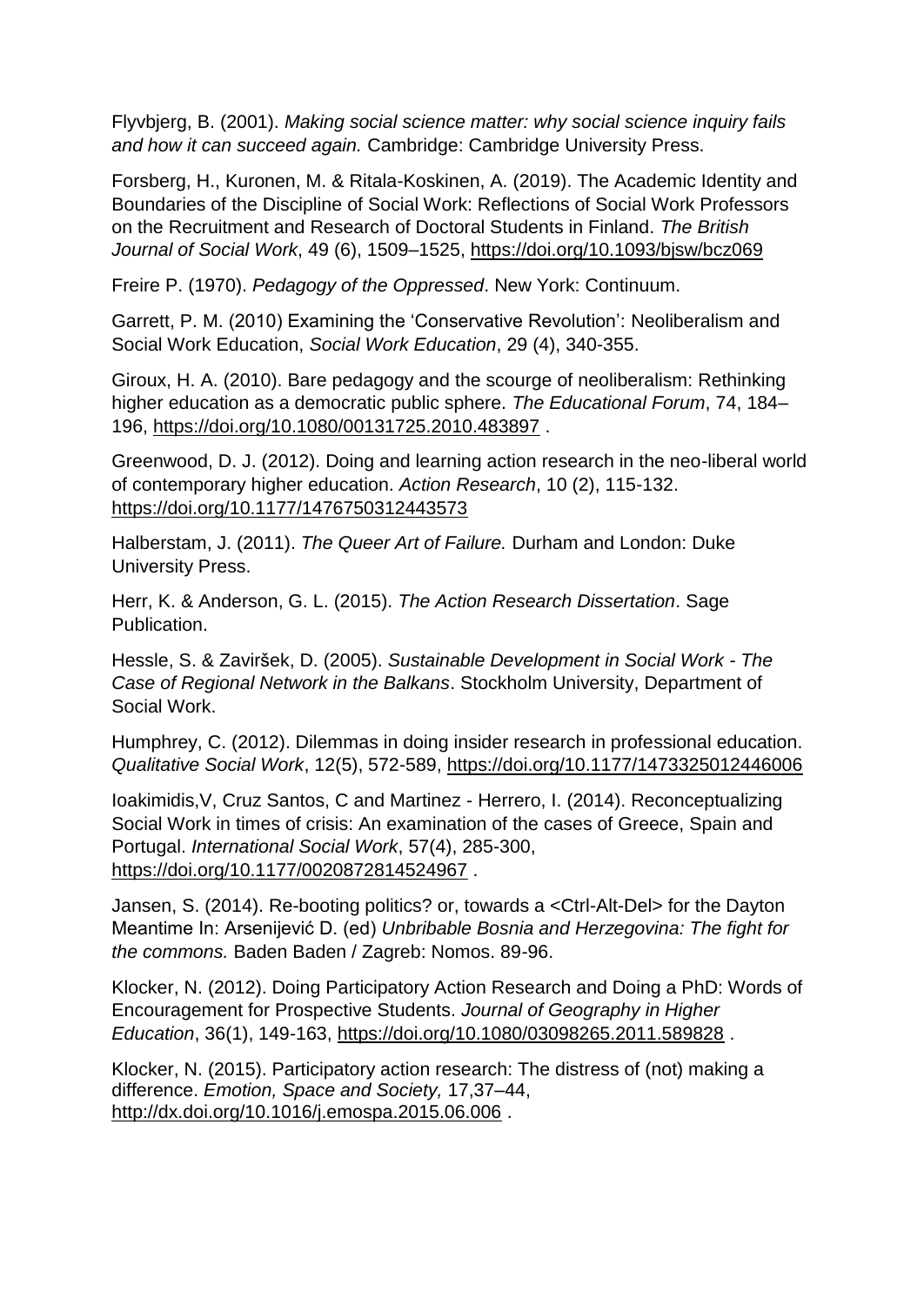Maglajlic, R. A. & Selimovic, J. (2014). Social work in Bosnia and Herzegovina. *ERIS Web Journal*, 5 (1), 17-29, [http://periodika.osu.cz/eris/dok/2014-01/2-maglajlic-selimovic-bosnia](http://periodika.osu.cz/eris/dok/2014-01/2-maglajlic-selimovic-bosnia-and-herzegovina.pdf)[and-herzegovina.pdf](http://periodika.osu.cz/eris/dok/2014-01/2-maglajlic-selimovic-bosnia-and-herzegovina.pdf)

McArthur, J. (2014). The Learning-Feedback-Assessment Triumvirate: Reconsidering Failure in Pursuit of Social Justice, in Kreber, C., Anderson, C., Entwistle, N. & McArthur, J. (eds.) *Advances and Innovations in University Assessment and Feedback. Edinburgh,*  University of Edinburgh Press, pp.173-194.

Mertens, D.M. (2009). *Transformative research and evaluation.* New York: Guilford.

Miković, M. & Habul, U. (2007). 'The Effects of Ethnic Division on Social Work Education in Bosnia and Herzegovina', in Zaviršek, D. and Zorn, J. and Rihter, L. and Žnidarec- Demšar, S.(eds.) *Ethnicity in Eastern Europe. A Challenge for Social Work Education.* Ljubljana, Faculty of Social Work. pp. 181-196.

Mountz, A., Bonds, A., Mansfield, B., Loyd, J., Hyndman, J., Walton-Roberts, M., & Curran, W. (2015). For slow scholarship: A feminist politics of resistance through collective action in the neoliberal university. *ACME: An International E-Journal for Critical Geographies*, 14 (4) 1235 - 1259

Morley, C. (2008). Teaching Critical Practice: Resisting Structural Domination through Critical Reflection. *Social Work Education*, 27(4), 407-421, <https://doi.org/10.1080/02615470701379925>.

Morley, C. (2016). Promoting activism through critical social work education: the impact of global capitalism and neoliberalism on social work and social work education. *Critical and Radical Social Work,* 4(1), 39–57, Policy Press <http://dx.doi.org/10.1332/204986016X14519919041398>

Noffke, S. (2009). Revisiting the professional, personal and political dimensions of Action Research. In: Noffke, S. & Somekh, B. (Eds.) *The SAGE Handbook of Educational Action Research* (pp. 6-24). London, UK: SAGE.

Potts, K., & Brown, L. (2005). Becoming an Anti-Oppressive Researcher. In L. Brown & S. Strega (Eds.), *Research as Resistance: Critical, Indigenous and Antioppressive Approaches* (pp. 255–286), Toronto: Canadian Scholars' Press.

Preston, S. & Aslett, J. (2014). Resisting Neoliberalism from within the Academy: Subversion through an Activist Pedagogy. *Social Work Education: The International Journal*, 33 (4), 502-518,<https://doi.org/10.1080/02615479.2013.848270> .

Riding, J. (2018). A new regional geography of a revolution: Bosnia's Plenum movement. *Territory, Politics, Governance,* 6 (1), 16-41, DOI:10.1080/21622671.2016.1260491

Stiks, I. & Horvat, S. (2012). Welcome to the Desert of Transition! Post-socialism, the European Union and aNew Left in the Balkans. *Monthly Review*, vol. 63 (10), 38-48.